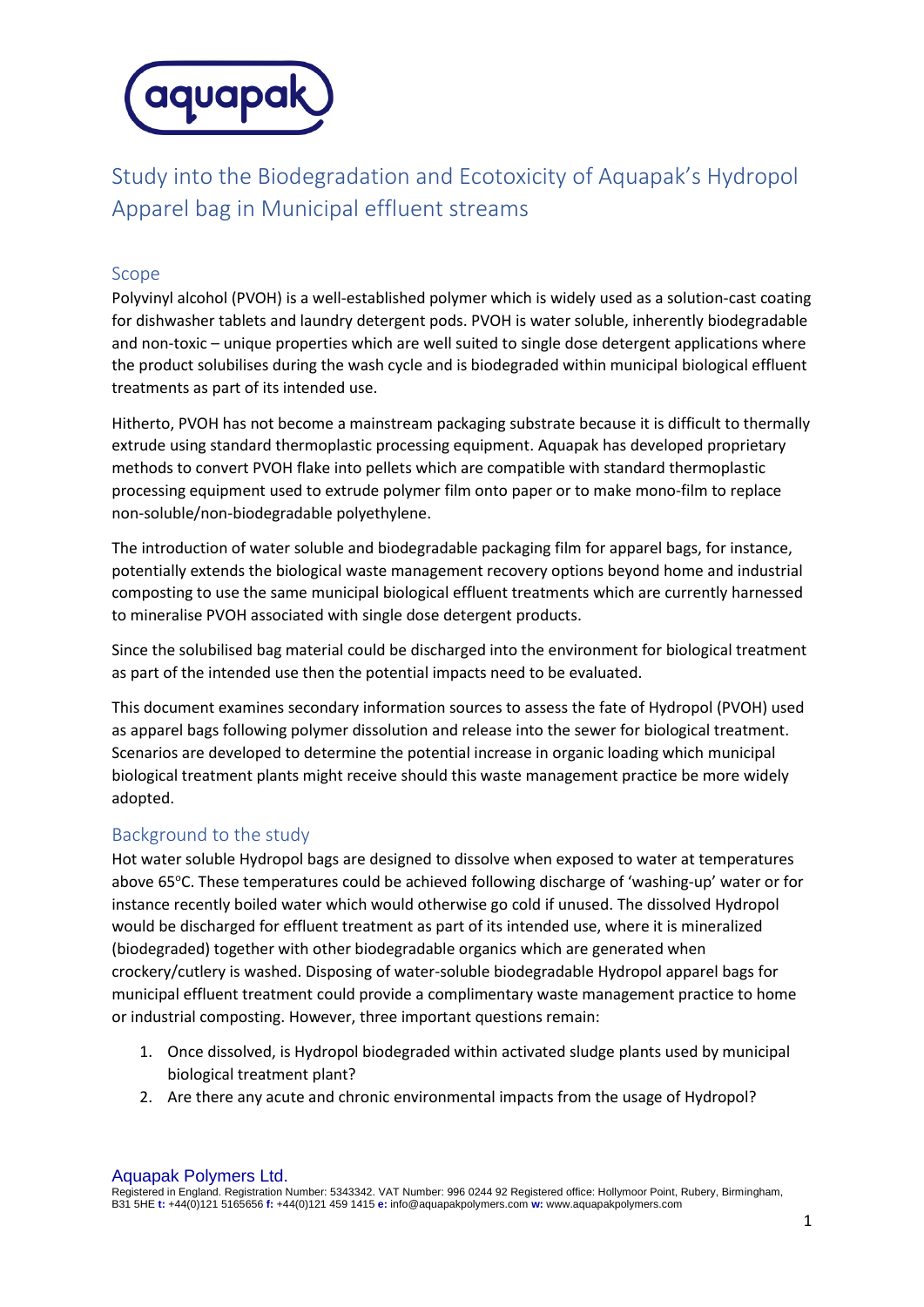

3. Will the use of dissolvable bags increase the organic loading received by the municipal effluent treatment plant?

# Effluent treatability of HWS Hydropol within municipal effluents

Schonberger et al (1997)<sup>i</sup> compiled extensive laboratory test data which confirms the biodegradation of PVOH within activated sludge treatment plants which are commonly used in the treatment of municipal effluents. Of the 15 tests described, the extent of biodegradation was noted as follows:

- 7 tests (90% biodegradation or higher)
- 5 tests (80% biodegradation or higher)
- 2 tests (60-75% biodegradation)
- 1 test (29% biodegradation).

It was noted that an activated sludge which is acclimatized to PVOH together with effluent temperatures in excess of 15°C were required if high rates of biodegradation were to be achieved.

## Assessment of acute and chronic effects

P&G first introduced its Tide Pod range of laundry detergent pods, with a soluble PVOH coating in 2012<sup>"</sup>. Since then, soluble PVOH coatings have been widely adopted by many companies for the delivery of 'unit-dose' chemicals for domestic and commercial dishwashers and washing machines. Henkel carried out an in-depth environmental safety assessment of PVOH associated with its liquid laundry detergent<sup>iii</sup>. An extensive set of aquatic toxicological and biodegradation information was collated to develop scenarios on detergent use and to assess the risk associated with the raw material use in the respective scenarios. Dual tests which examined Total Organic Carbon and mineralization to CO<sup>2</sup> qualified PVOH as inherently biodegradable and that a significant proportion would be removed from sewage during biological treatment. The REACH regulationsiv classify persistent substances as those that display a half-life of 60 days or more in aquatic environments. Since PVOH is inherently biodegradable it was concluded that PVOH is not persistent and does not accumulate in aquatic environments. Acute toxicity data against algae and *Daphnia magna* revealed low toxicity. When extrapolated, it was concluded that chronic effects would not be expected for a range of end-use scenarios. Henkel concluded for all scenarios addressed, that the use of PVOH with its liquid laundry detergent was safe.

### Impacts of HWS Hydropol bags on municipal biological treatment effluents

Per capita organic loading (as measured by Chemical Oxygen Demand) received by municipal biological treatment plants were reported to be 49.25<sup>v</sup> and 120g/capita/day<sup>vi</sup>. These values were obtained from municipal plants treating effluent from 7.5 and 9.0 million inhabitants respectively.

## *What would the increase in organic load be If each inhabitant receives one item/week in a Hydropol bag weighing 20g and choses to solubilise/dispose of the bag with their domestic wastewater?*

Daily Hydropol consumption per capita amounts to 3g/day (COD equivalent 5.46g/capita/day). If each person disposes of their Hydropol bag via the municipal sewer then the percentage increase in organic load received by the municipal effluent plant is estimated at 4 and 10% (Table 1).

Aquapak Polymers Ltd. Registered in England. Registration Number: 5343342. VAT Number: 996 0244 92 Registered office: Hollymoor Point, Rubery, Birmingham, B31 5HE **t:** +44(0)121 5165656 **f:** +44(0)121 459 1415 **e:** info@aquapakpolymers.com **w:** www.aquapakpolymers.com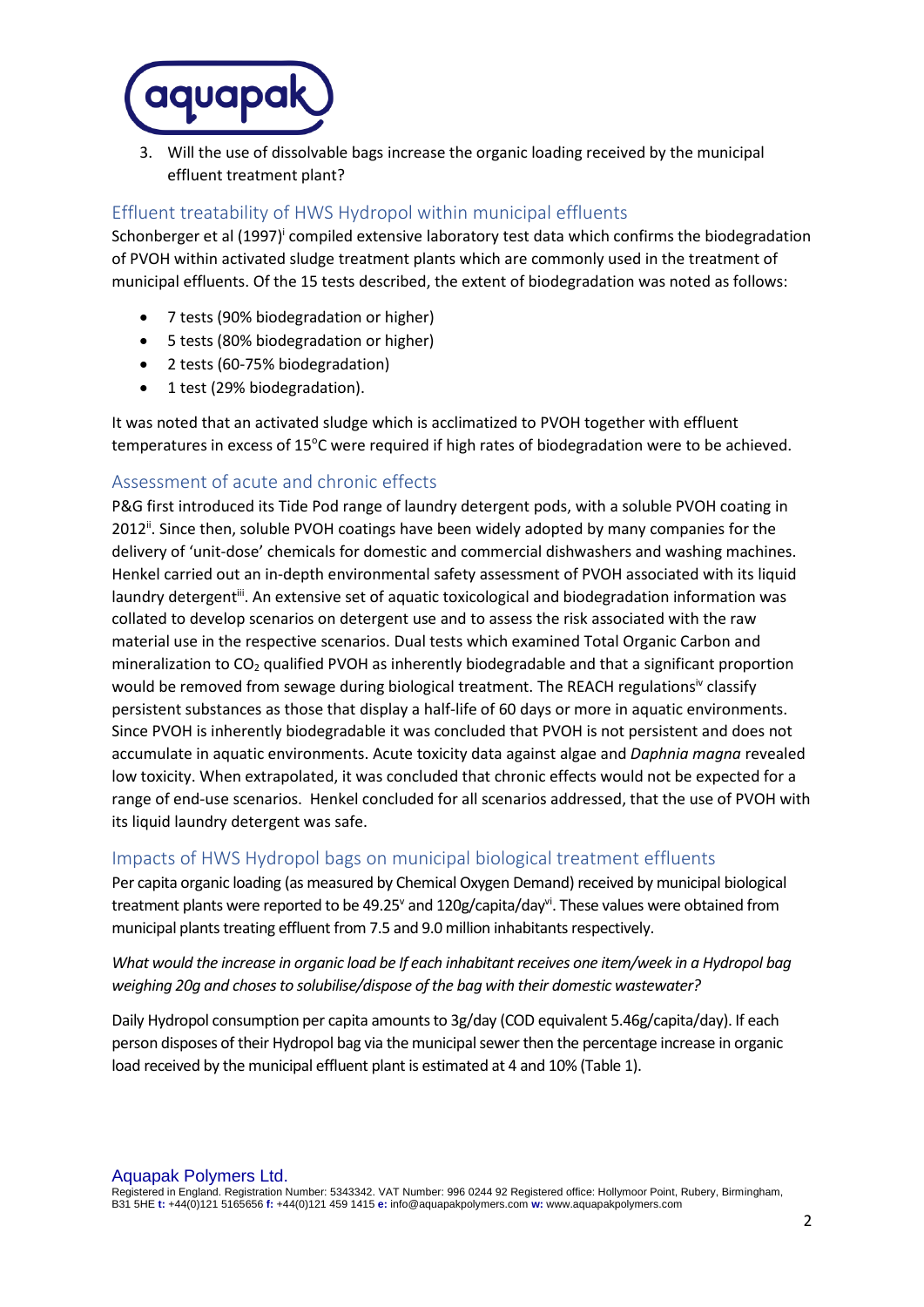

#### **Table 1 Estimated organic loadings arising from solubilised Hydropol bags**

|                                                                                       | Population 1   Population 2 |       |
|---------------------------------------------------------------------------------------|-----------------------------|-------|
| $\vert$ COD loadings per capita received by municipal treatment plants (g/capita/day) | 120                         | 49.25 |
| COD arising from solubilisation and disposal of Hydropol bag (g/capita/day)           | 5.46                        | 5.46  |
| % increase in COD arising from solubilisation and disposal of Hydropol bag            | 4.35                        | 9.98  |

## Conclusions

The scenarios described in this document indicates that PVOH used to make the Hydropol bags could increase the organic load received by a municipal biological treatment plant by between 4 and 10%. These organic loading rate increases would arise only if 7.5 and 9 million people within the two populations examined each received a Hydropol bag weighing 20g and that every person disposed of their Hydropol bag by solubilisation with their domestic wastewater in the same week. The probability of such an event to occur is highly unlikely. Additionally, consumers would also use the range of biological treatments available to them including home and industrial composting as well as solubilisation and disposal with their domestic wastewater.

## Summary of findings

In summary:

- 4. Effluent treatability studies confirm high rates of PVOH biodegradation within acclimatized activated sludge biological treatment processes which are operated at 15°C and above. PVOH is inherently biodegradable and does not persist in the environment
- 5. Absence of acute and chronic toxicity effects. Acute toxicity data and its extrapolation to evaluate chronic effects indicate low ecotoxicity.

The potential contribution from soluble Hydropol apparel bags to effluent organic strength (as measured by Chemical Oxygen Demand - COD) is considered. Estimates suggest percent COD increases of between 4 and 10%. Whilst these increases in organic load are relatively small yet significant, they would arise only if 7.5 and 9 million people within the two populations examined each received a Hydropol bag weighing 20g and that every person disposed of their Hydropol bag by solubilisation within the same week. The probability of such an event to occur is highly unlikely.

Aquapak Polymers Ltd.

Registered in England. Registration Number: 5343342. VAT Number: 996 0244 92 Registered office: Hollymoor Point, Rubery, Birmingham, B31 5HE **t:** +44(0)121 5165656 **f:** +44(0)121 459 1415 **e:** info@aquapakpolymers.com **w:** www.aquapakpolymers.com

i Schonberger, H; Baumann A and Keller W (1997). Study of Microbial Degradation of Polyvinyl Alcohol (PVA) in Wastewater Treatment Plants. American Dyestuff Reporter

ii https://www.freedoniagroup.com/Content/Blog/2017/08/03/Water-Soluble-PVOH-The-Material-Behind-the-Booming-Detergent-Pod-Market

iii Meier F, Stelter N, Zeese NJ and Tolls J (2013). Raw material supplier and detergent manufacturer cooperate in Environmental Safety Assessment of a new detergent raw material – a case study